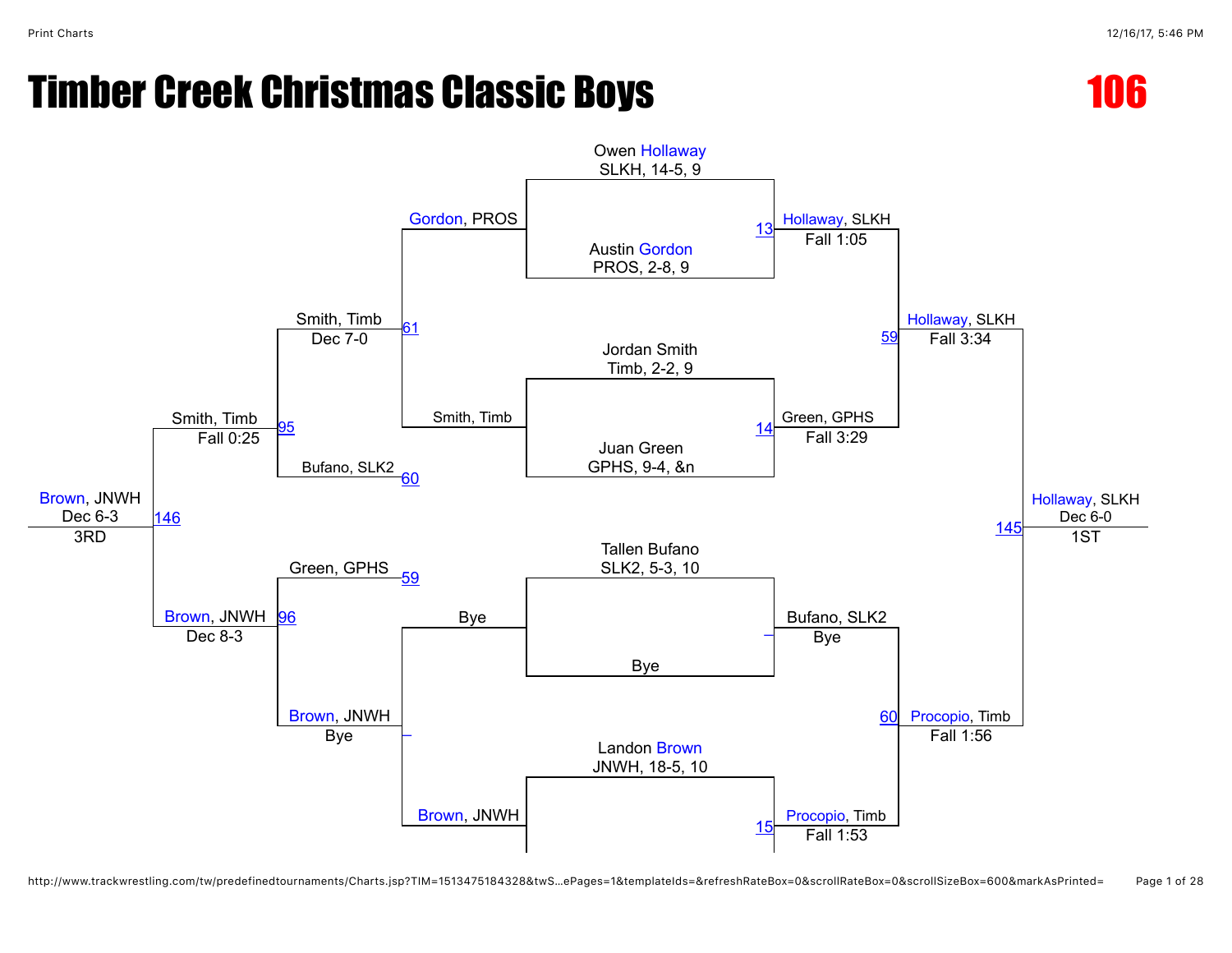| <b>Patrick Procopio</b> |  |
|-------------------------|--|
| Timb, 13-2, 9           |  |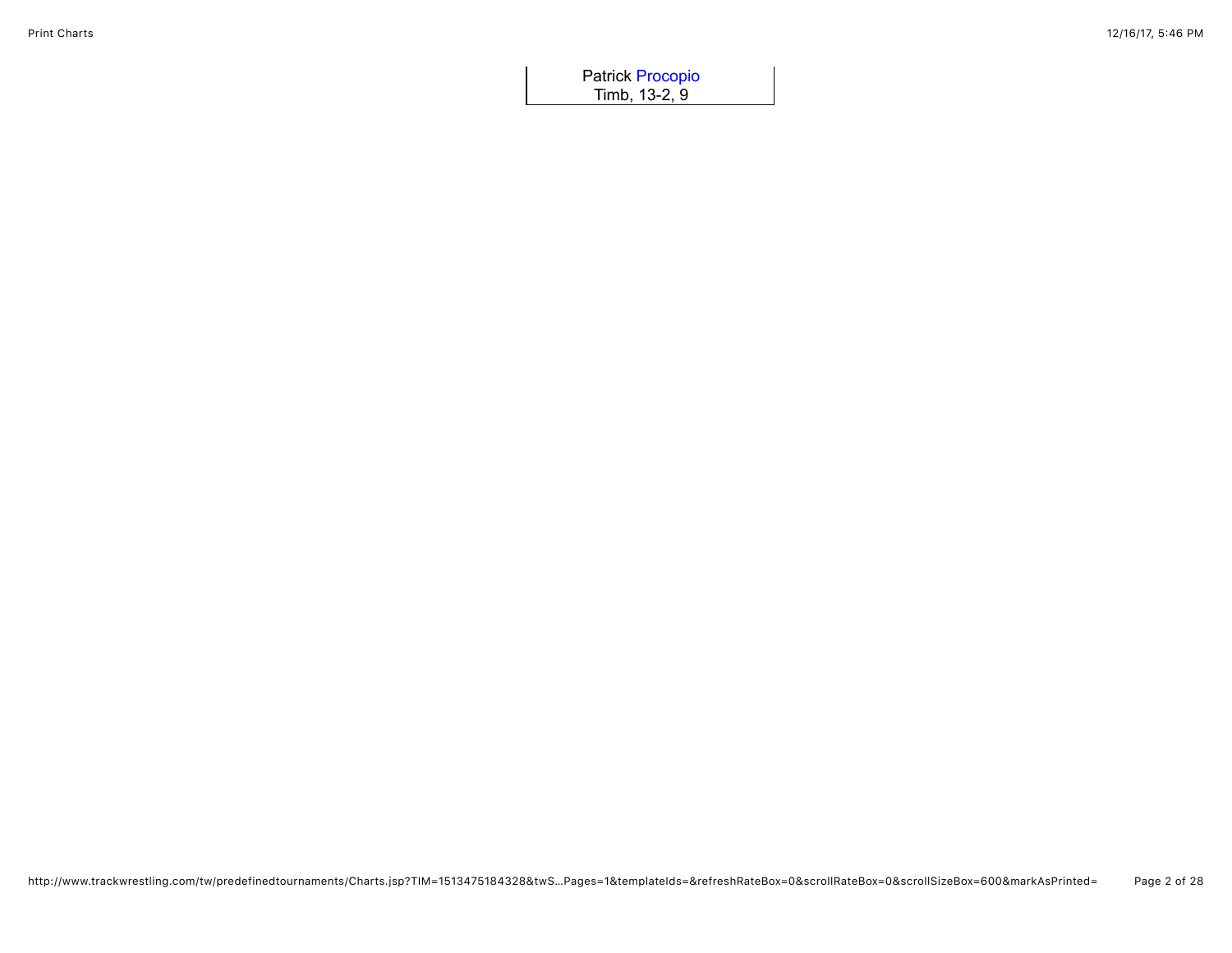

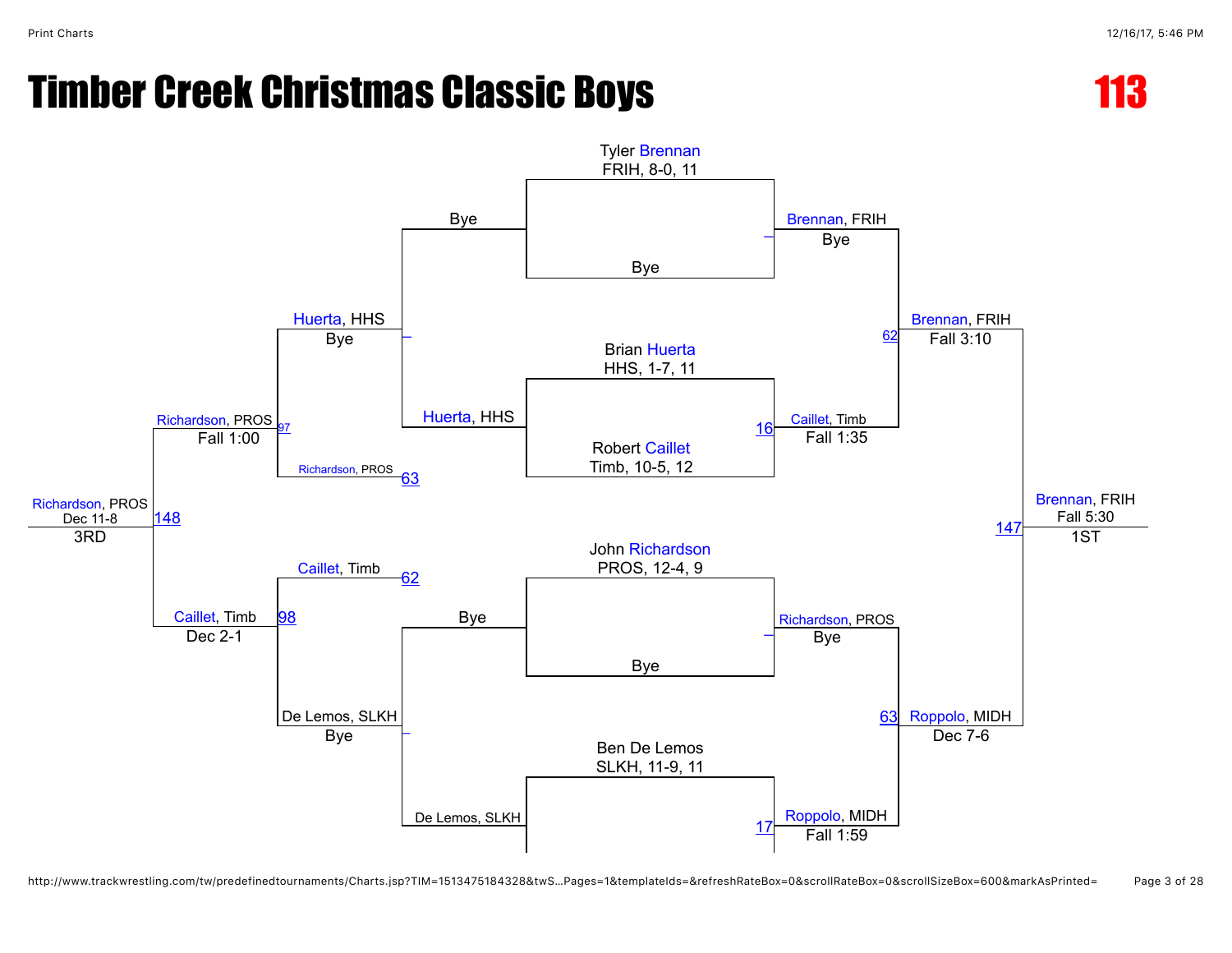| Allen Roppolo  |  |
|----------------|--|
| MIDH, 17-4, 12 |  |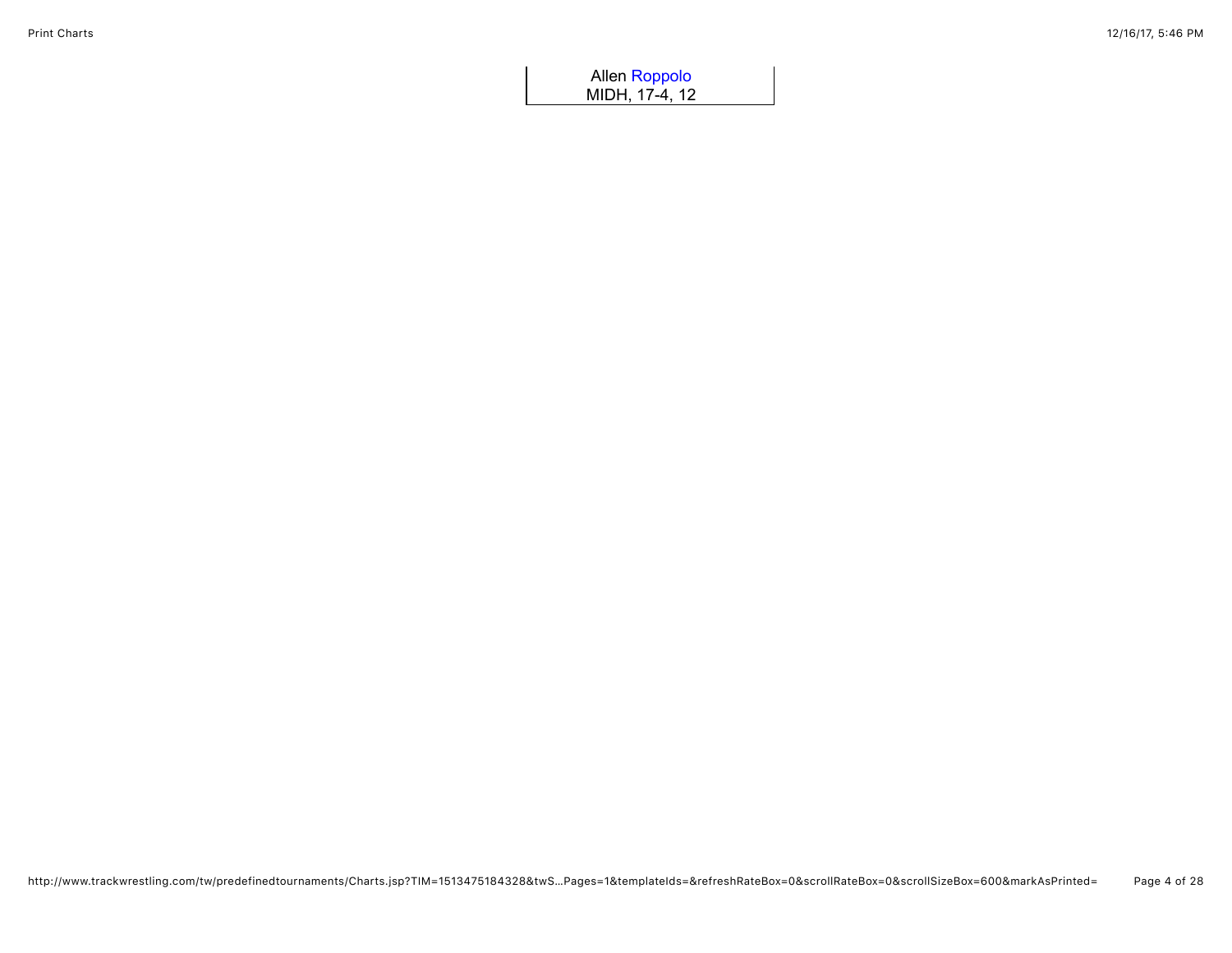

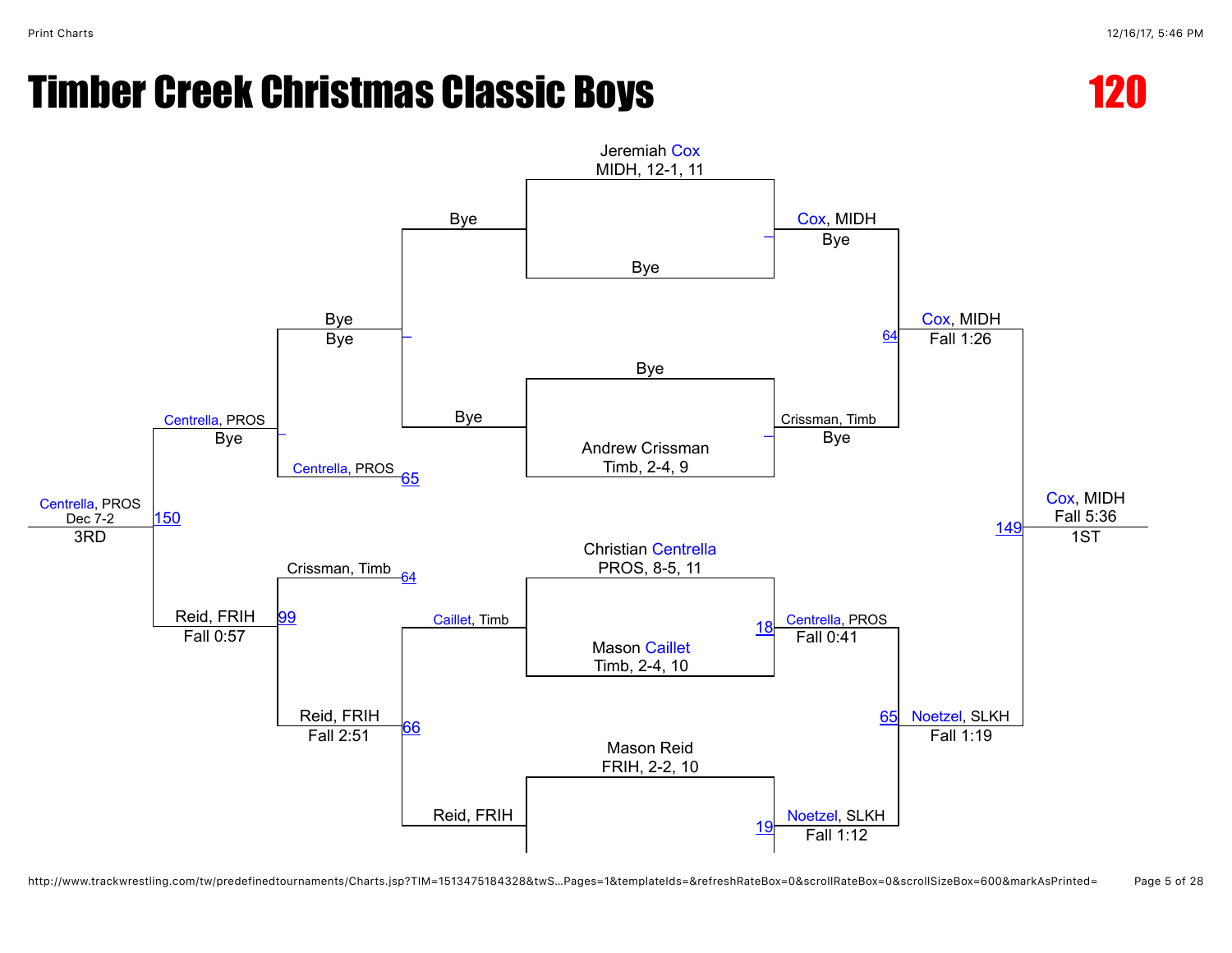| <b>Brendan Noetzel</b> |  |
|------------------------|--|
| SLKH, 9-9, 11          |  |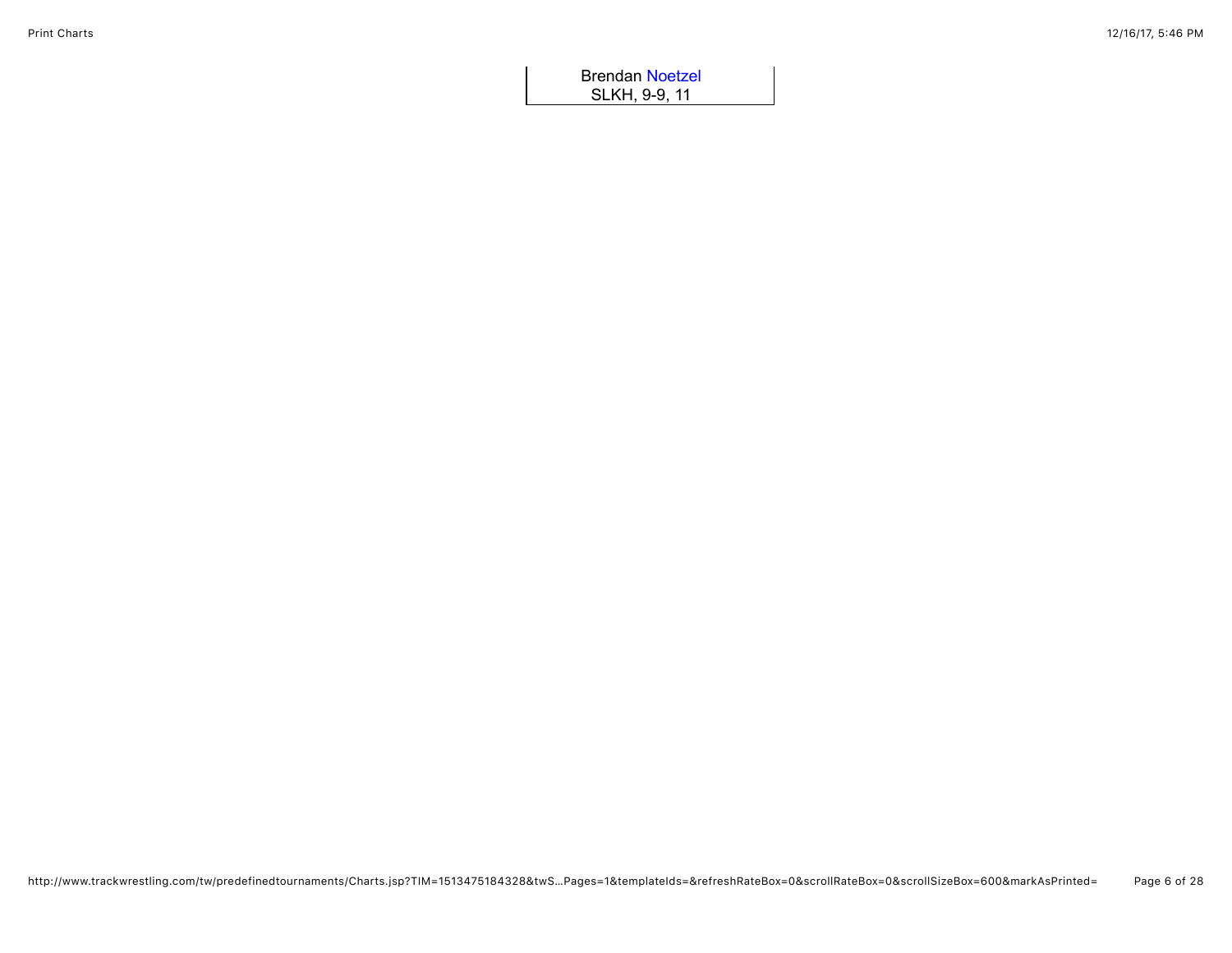

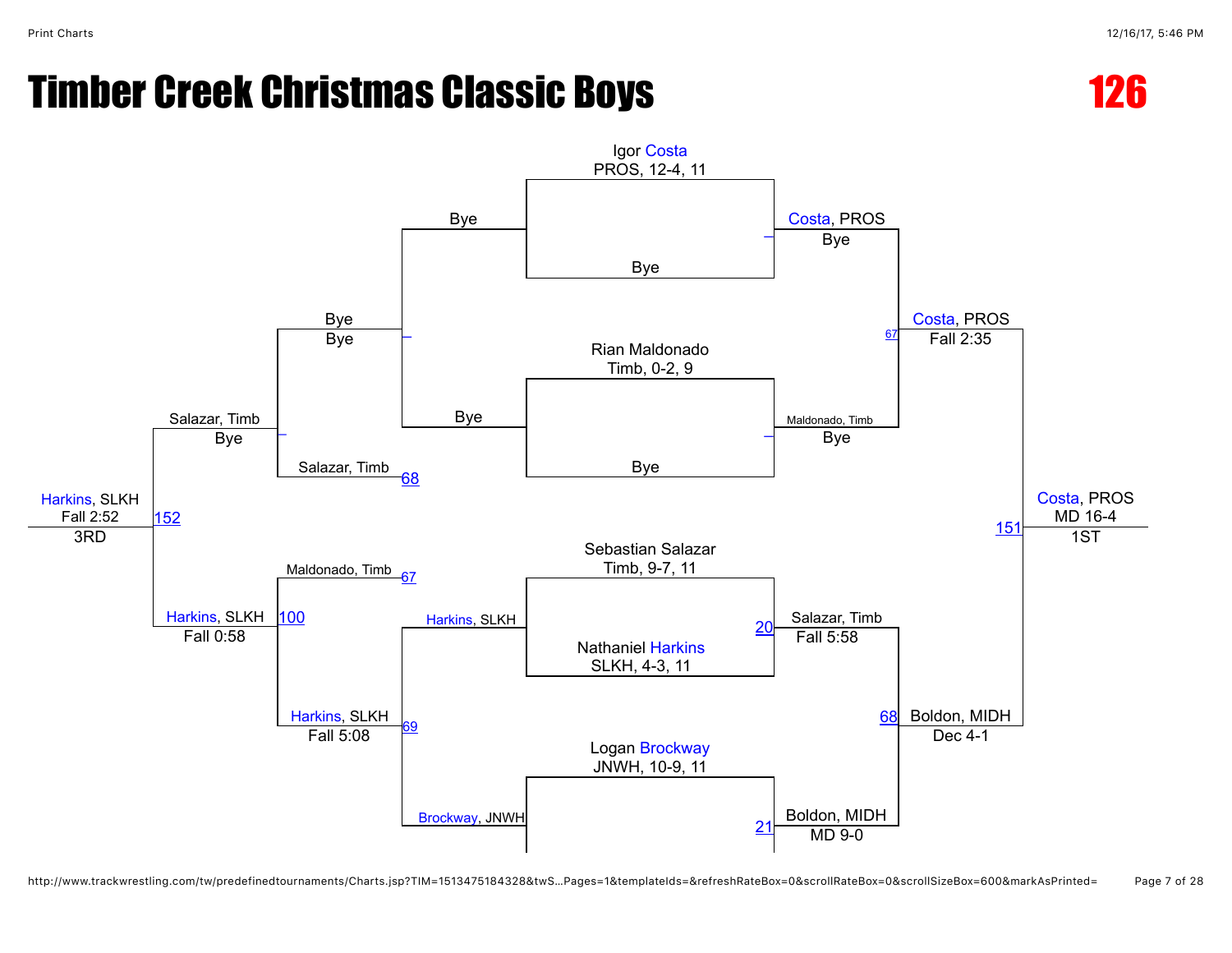Jeremiah Boldon MIDH, 17-7, 11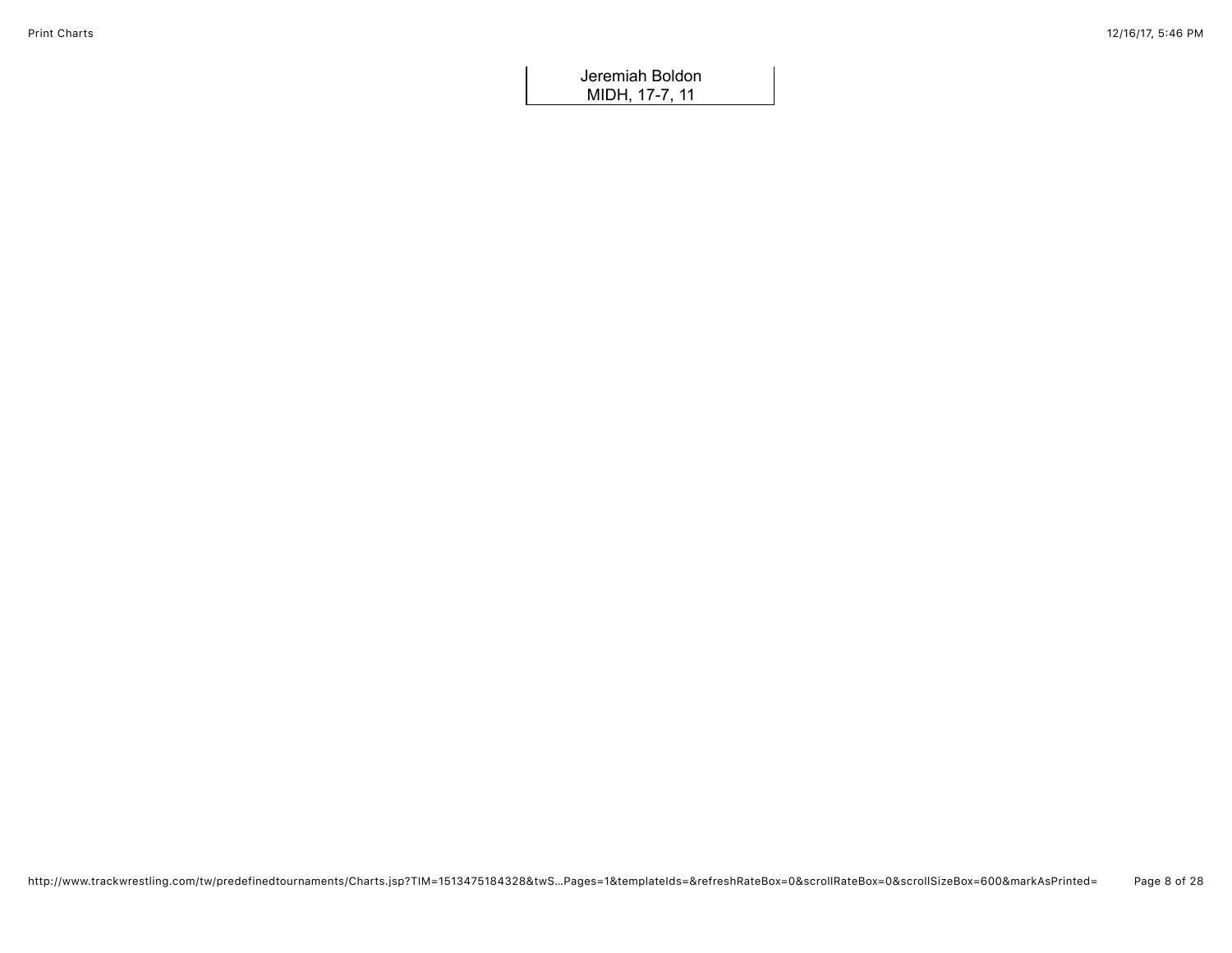

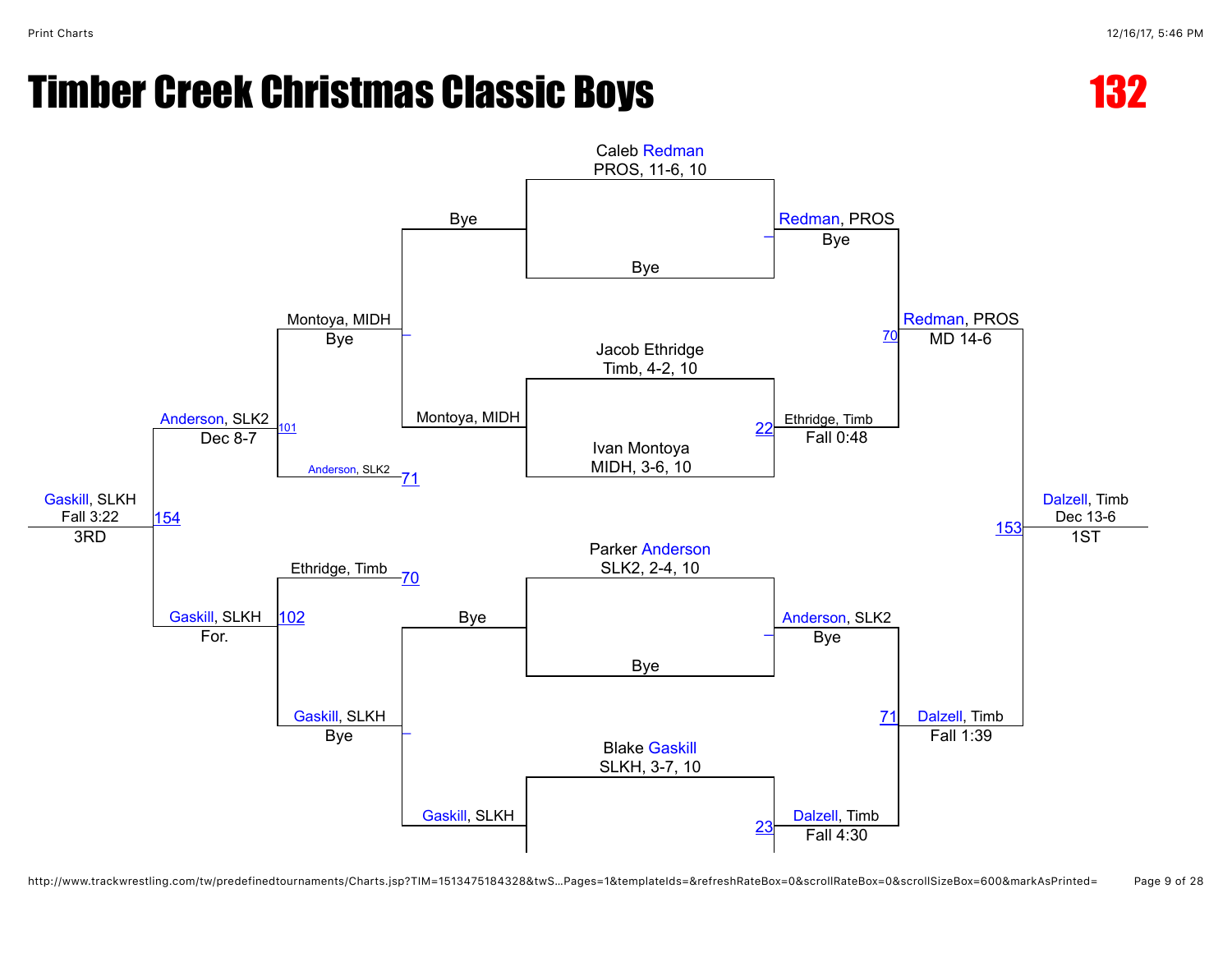| <b>Thomas Dalzell</b> |  |
|-----------------------|--|
| Timb, 10-4, 12        |  |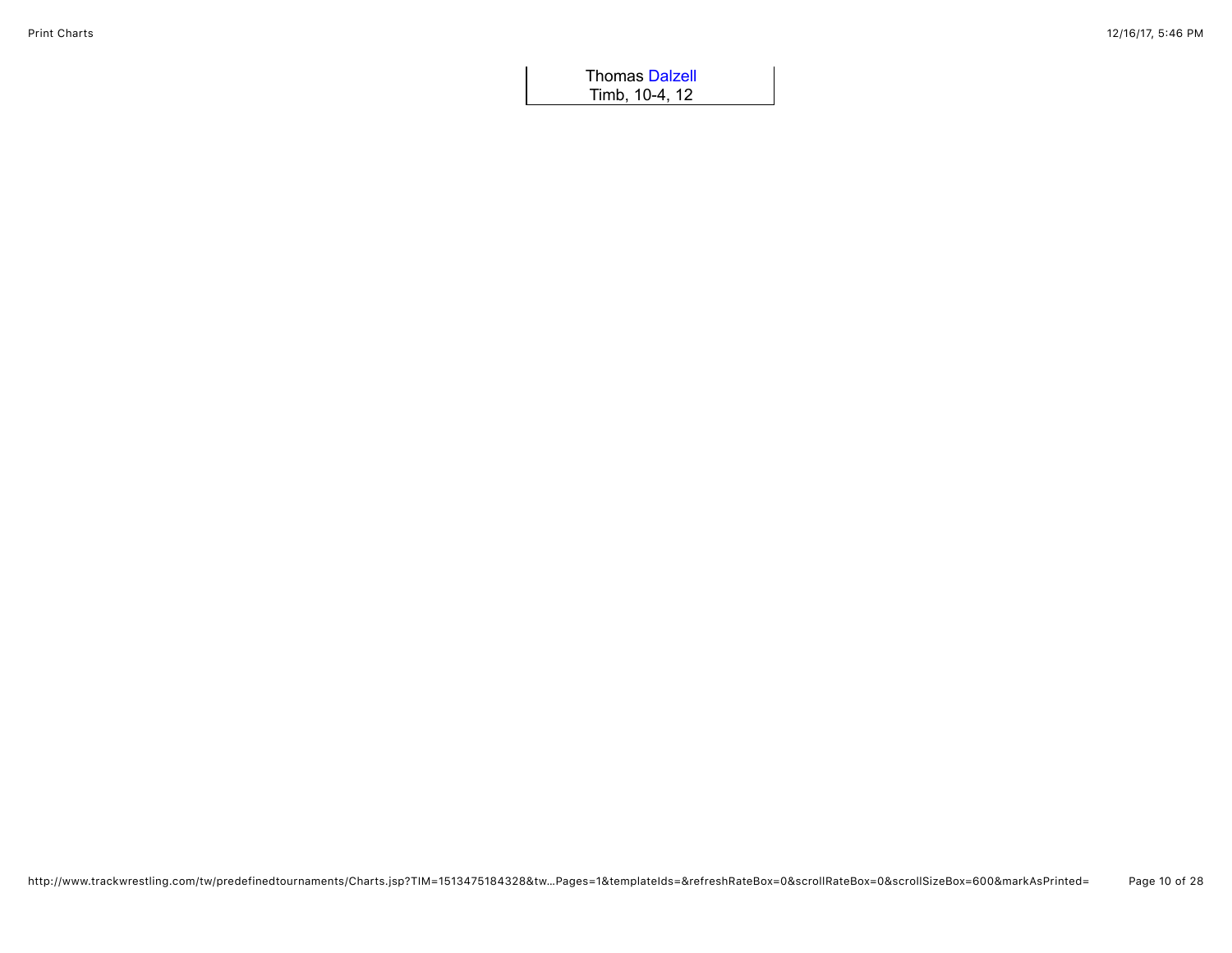

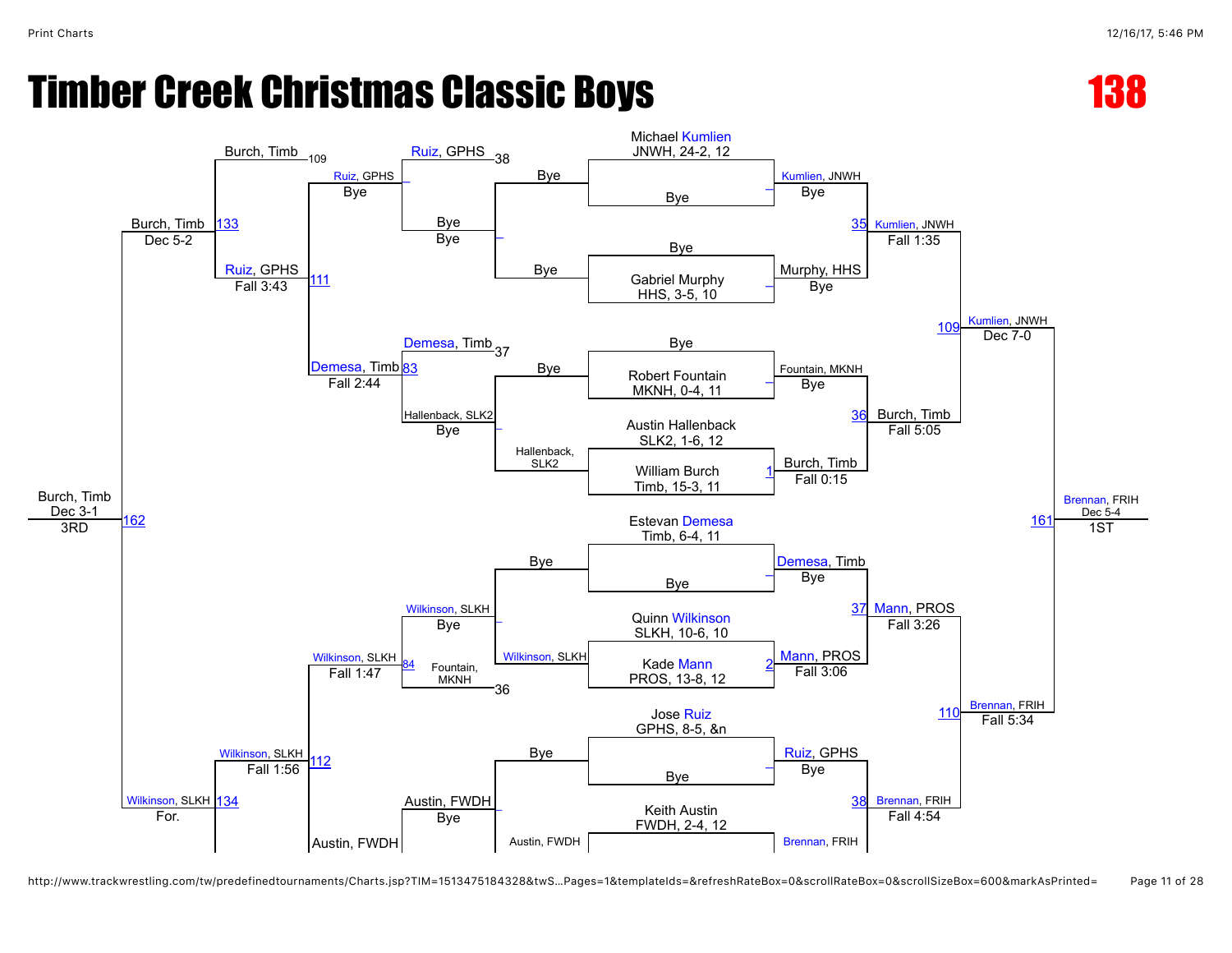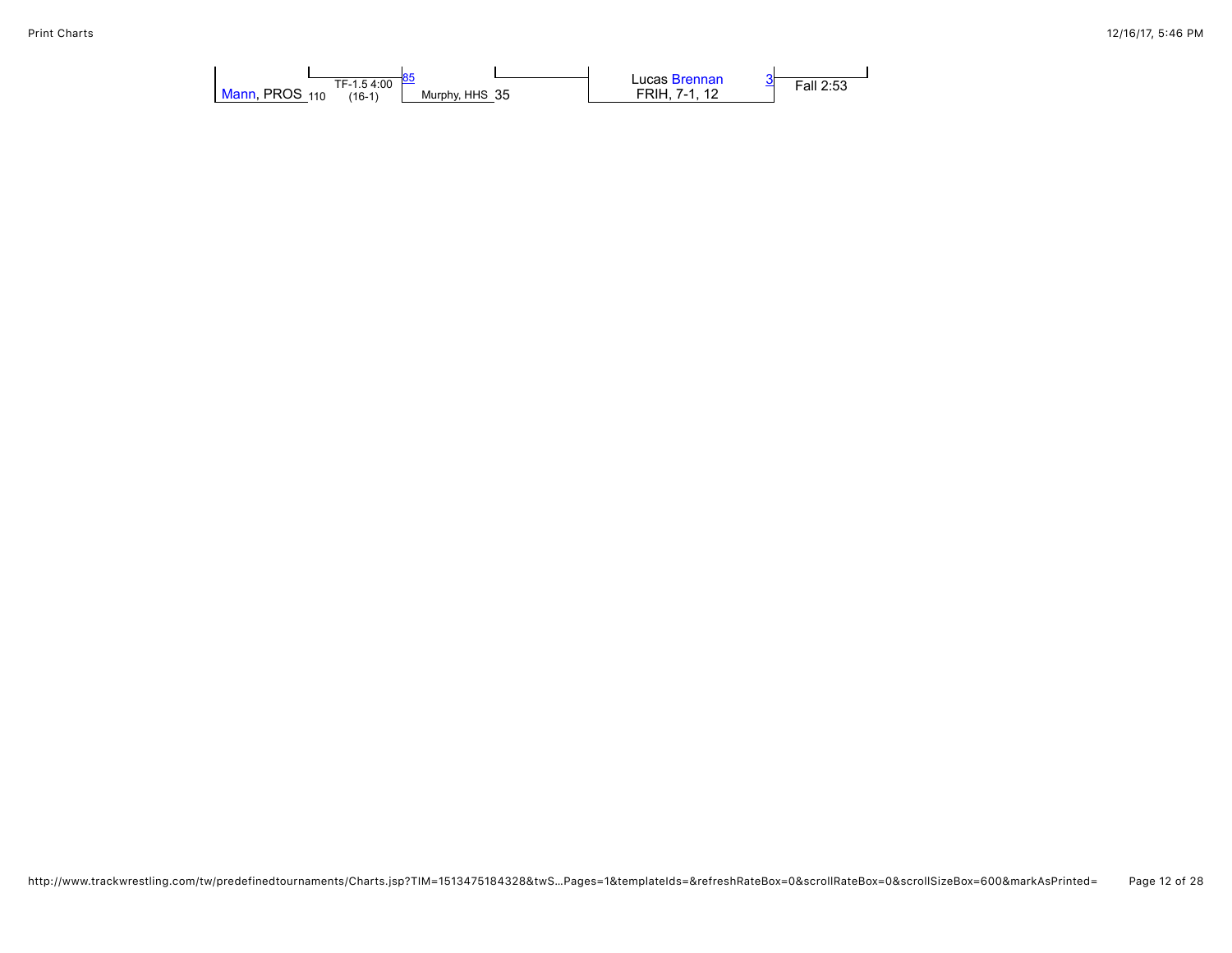



http://www.trackwrestling.com/tw/predefinedtournaments/Charts.jsp?TIM=1513475184328&tw…Pages=1&templateIds=&refreshRateBox=0&scrollRateBox=0&scrollSizeBox=600&markAsPrinted= Page 13 of 28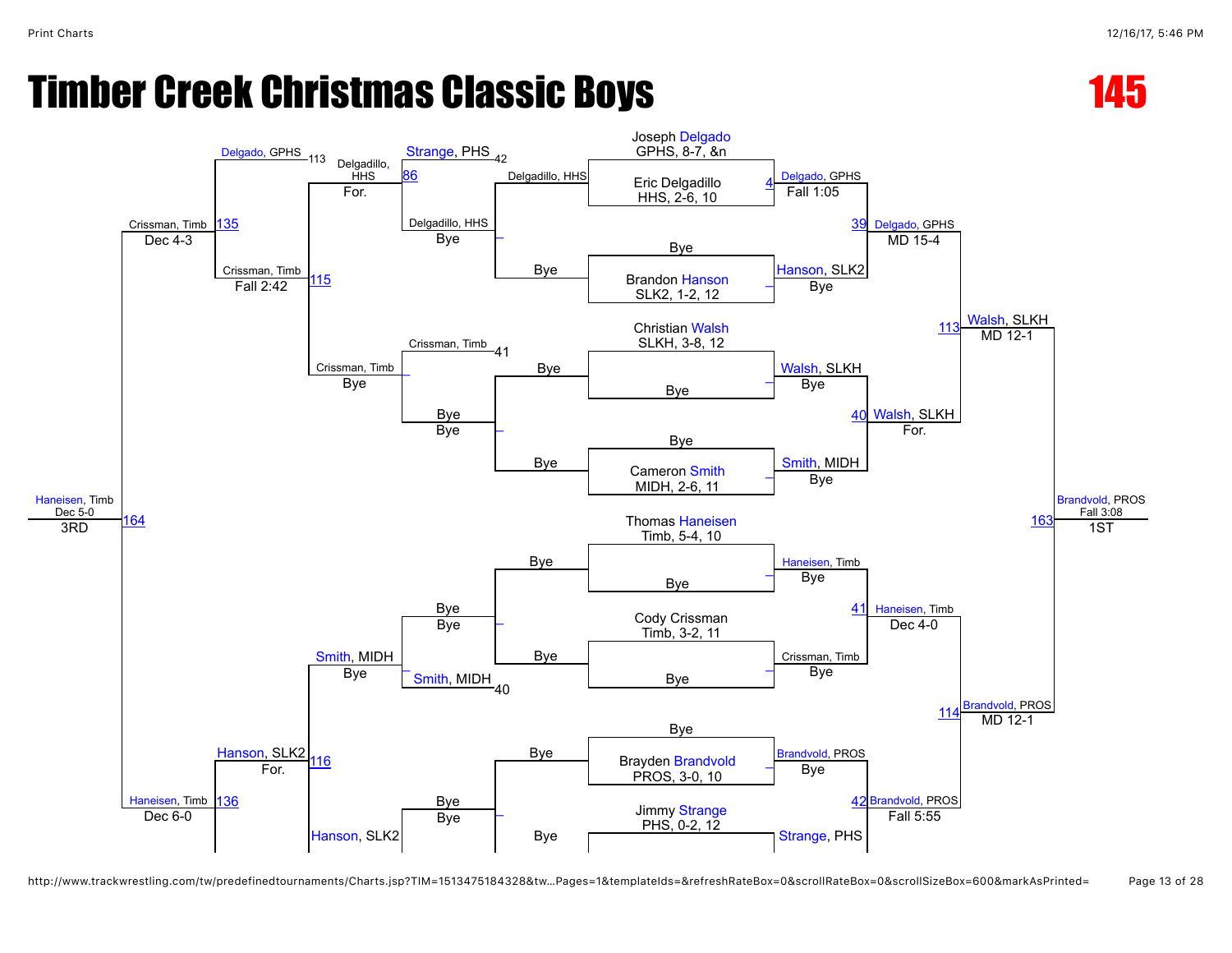| Bve<br><b>Timb</b><br>Haneisen,<br>114 | Hanson, SLK2<br>ാവ<br>ື | Bve | Bve |
|----------------------------------------|-------------------------|-----|-----|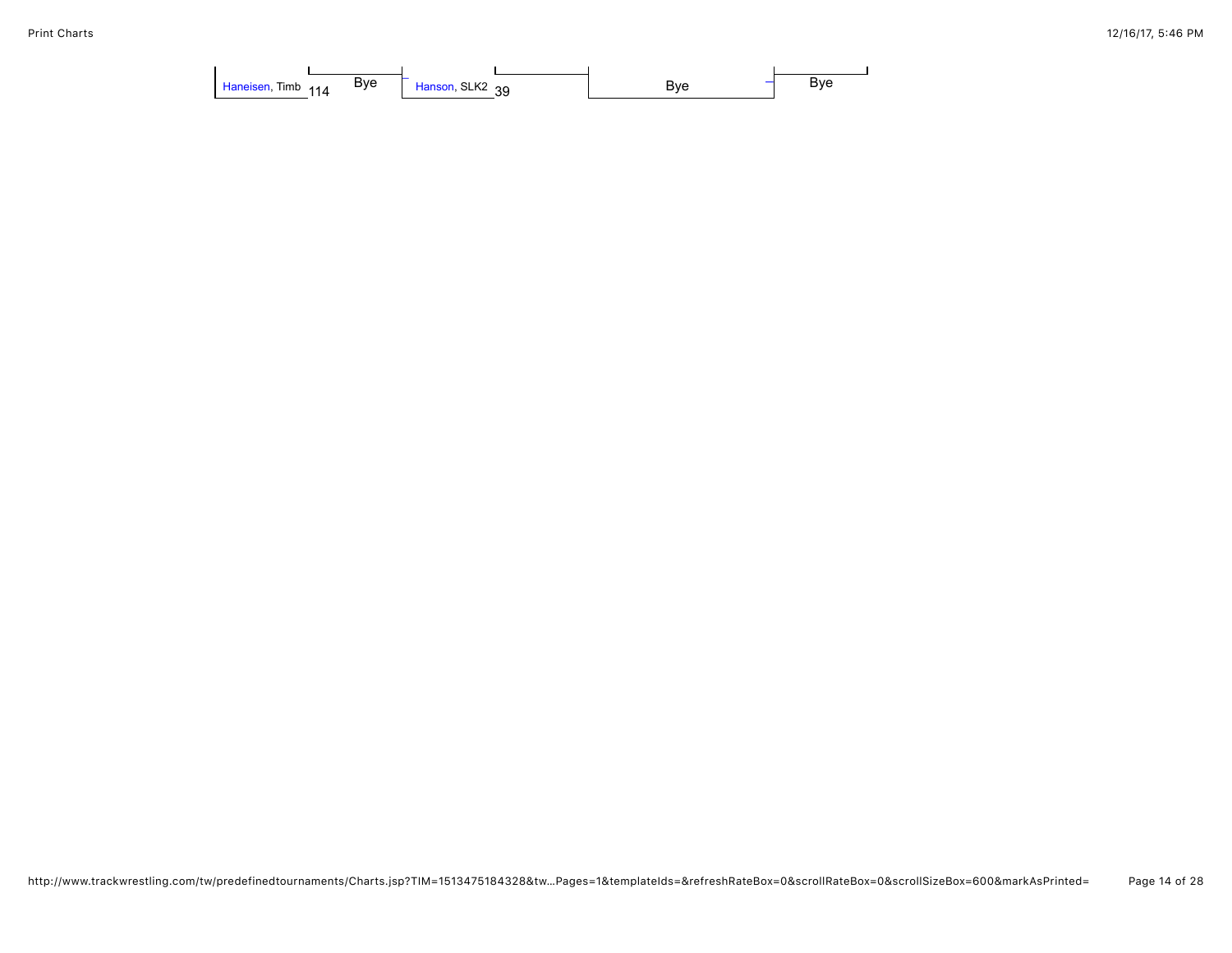

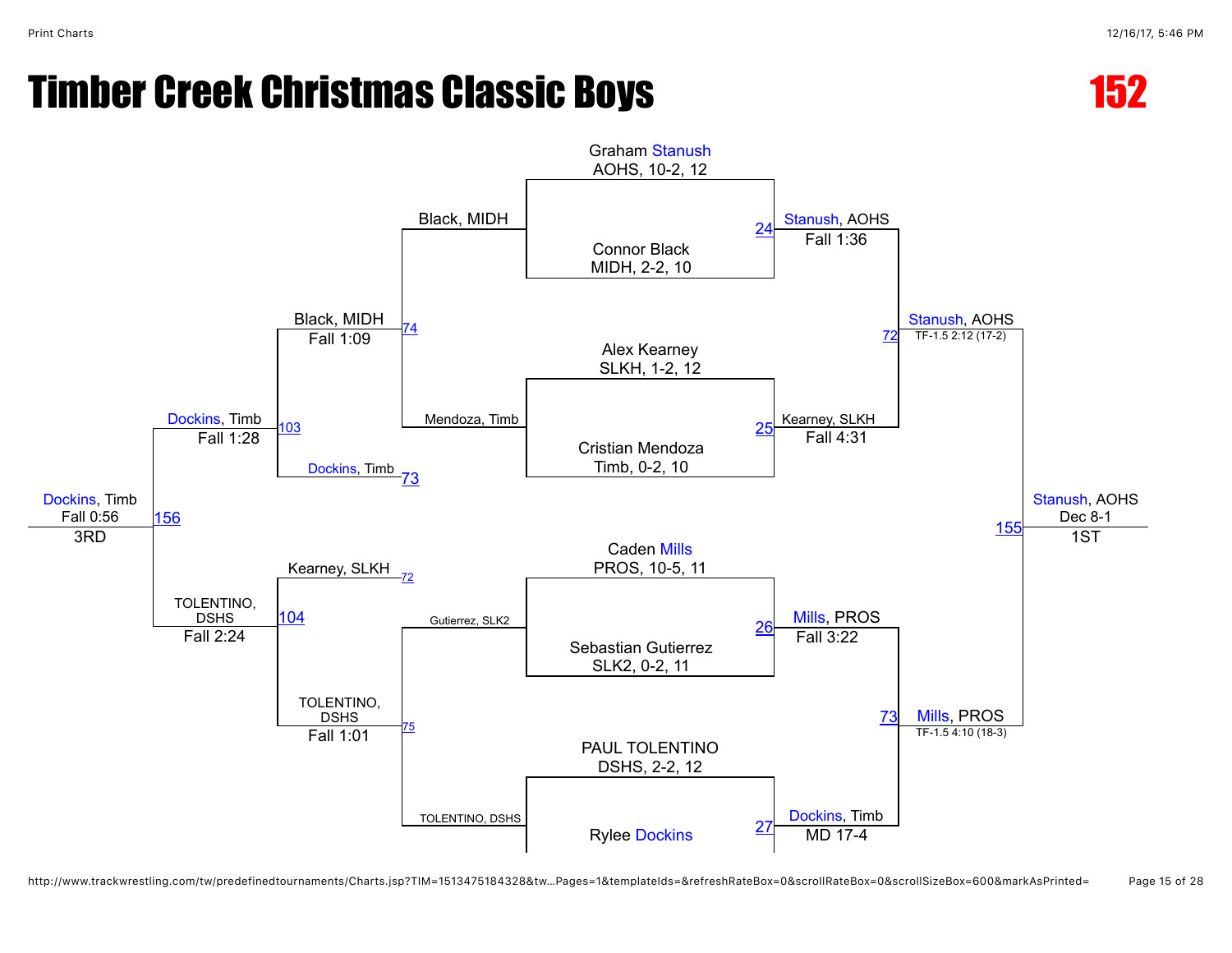Timb, 13-6, 11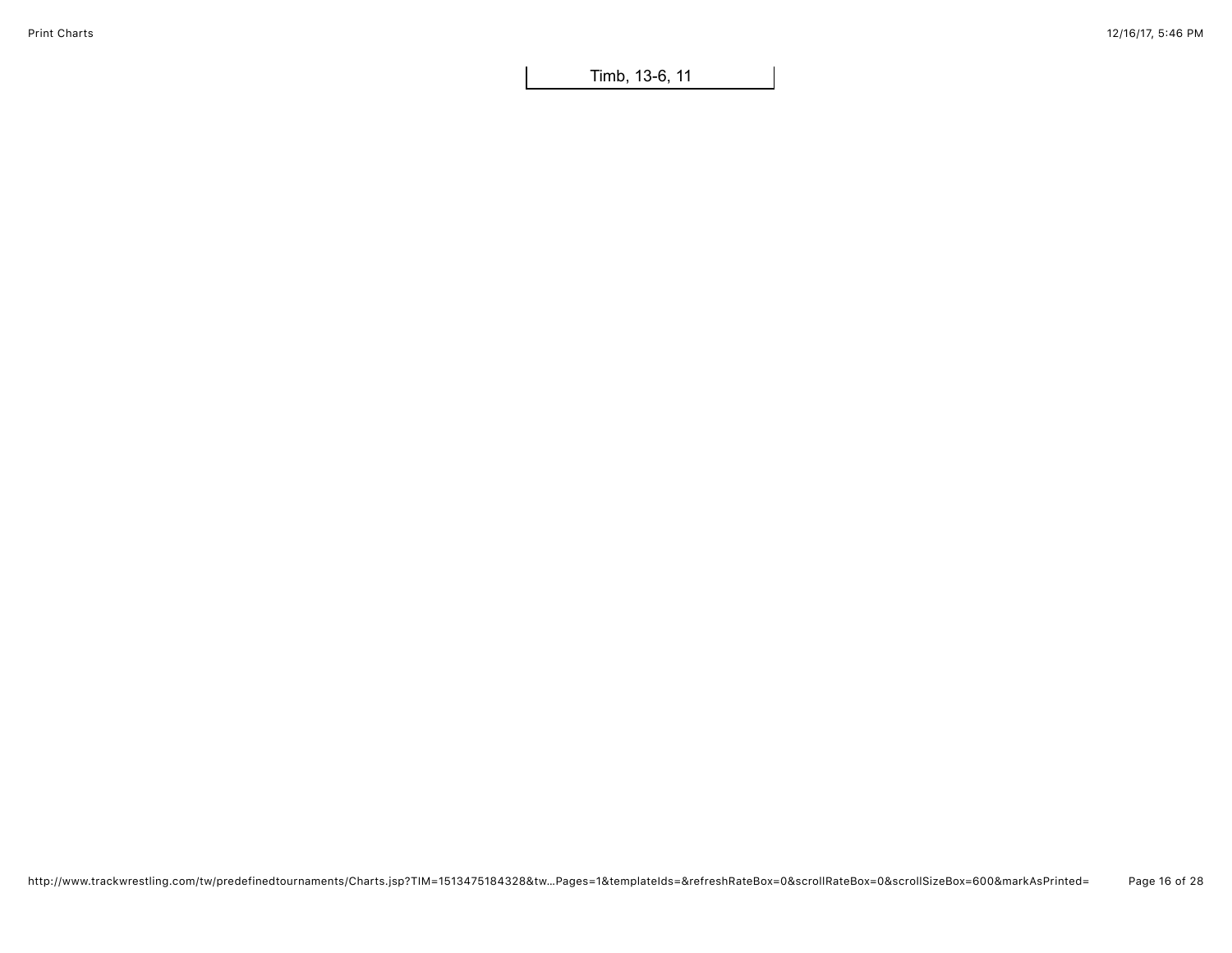



http://www.trackwrestling.com/tw/predefinedtournaments/Charts.jsp?TIM=1513475184328&twS…Pages=1&templateIds=&refreshRateBox=0&scrollRateBox=0&scrollSizeBox=600&markAsPrinted= Page 17 of 28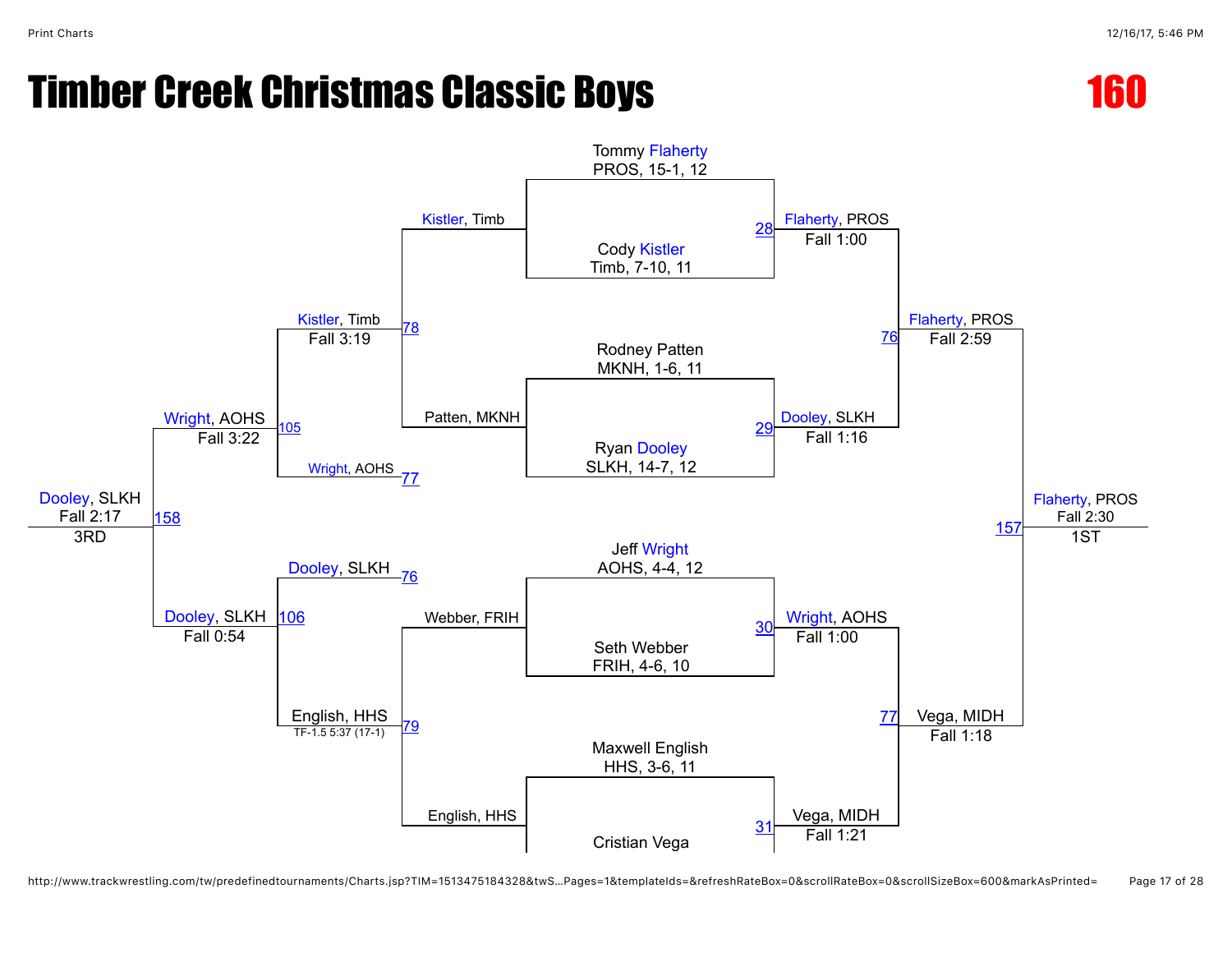MIDH, 14-5, 12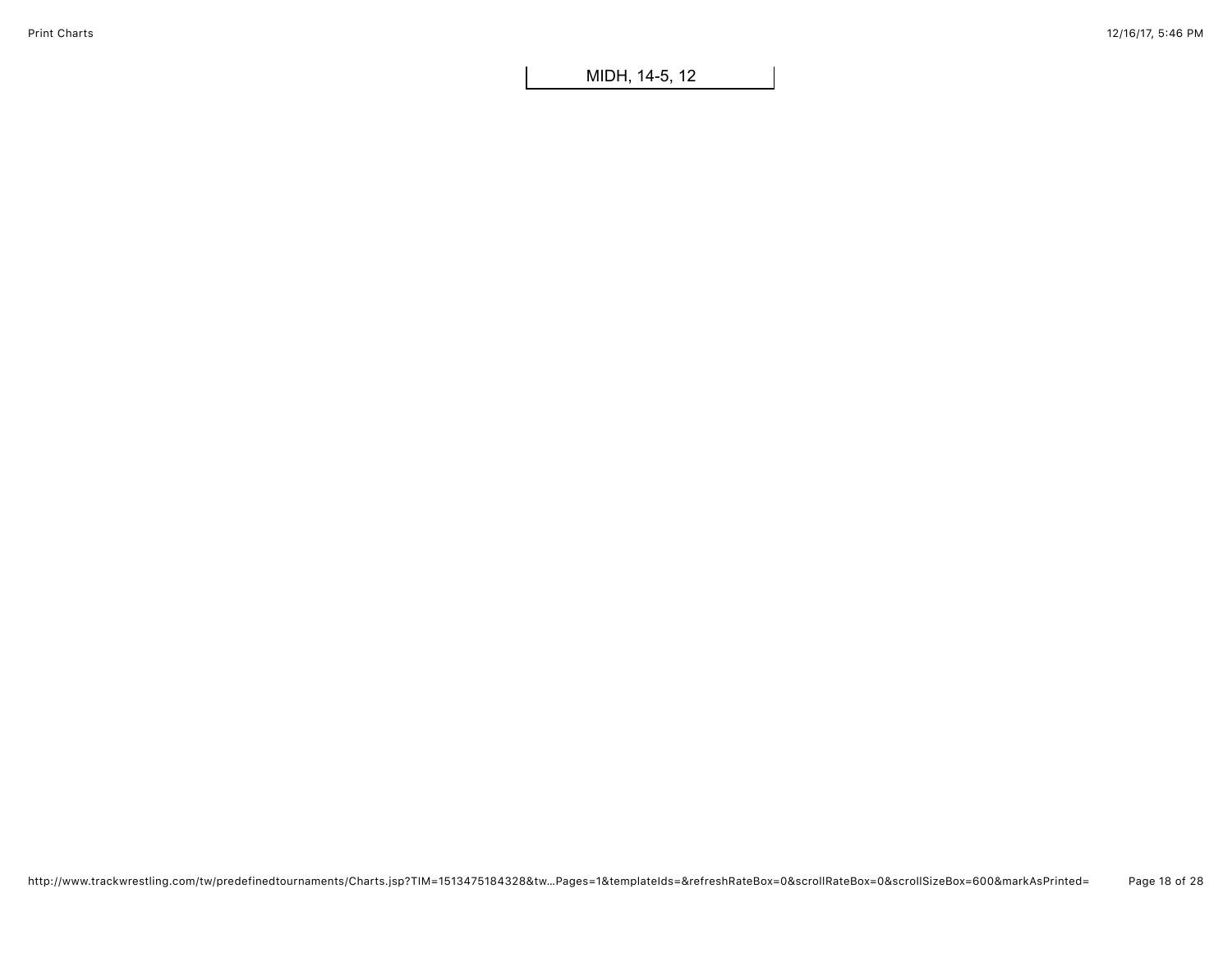

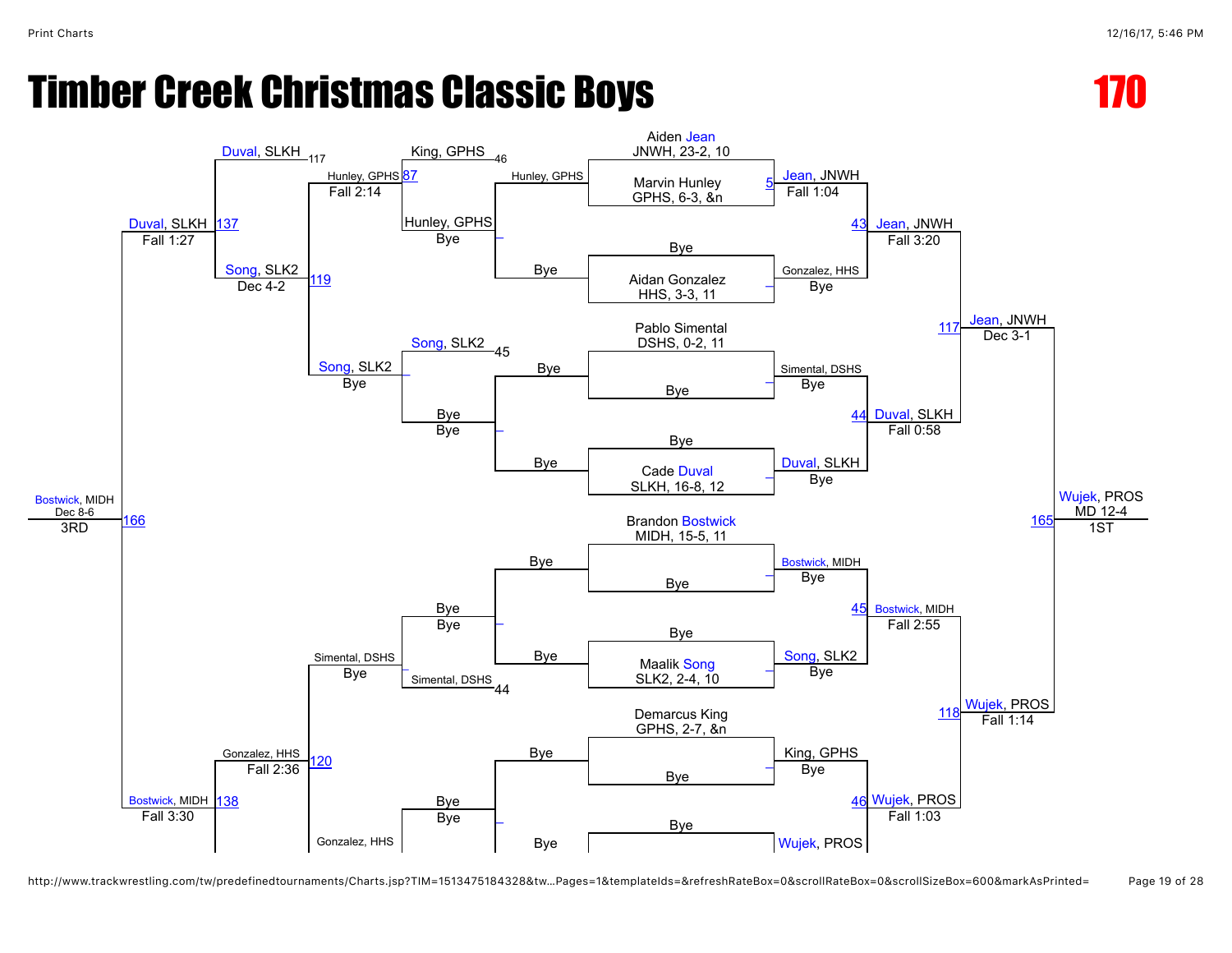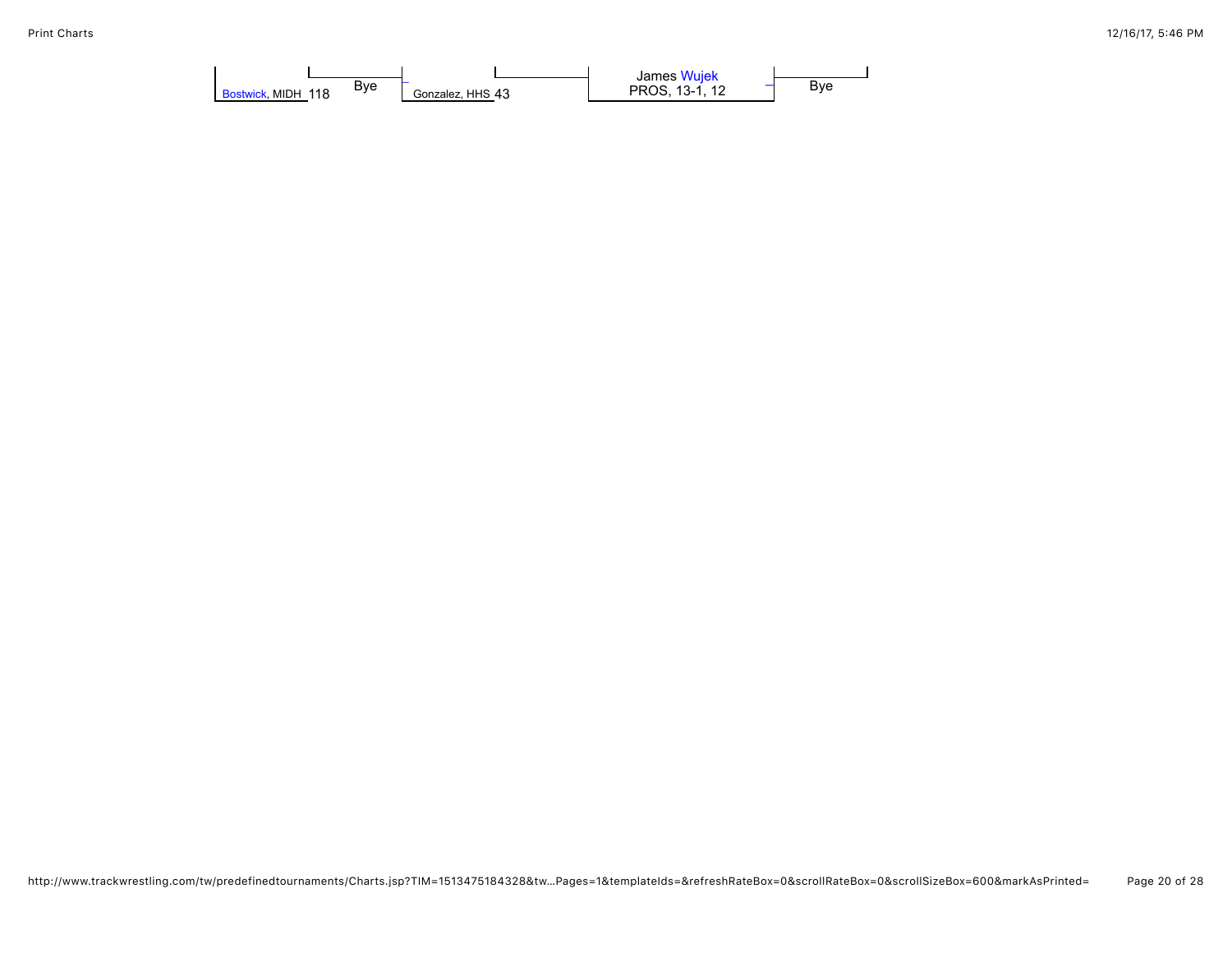



http://www.trackwrestling.com/tw/predefinedtournaments/Charts.jsp?TIM=1513475184328&twS…Pages=1&templateIds=&refreshRateBox=0&scrollRateBox=0&scrollSizeBox=600&markAsPrinted= Page 21 of 28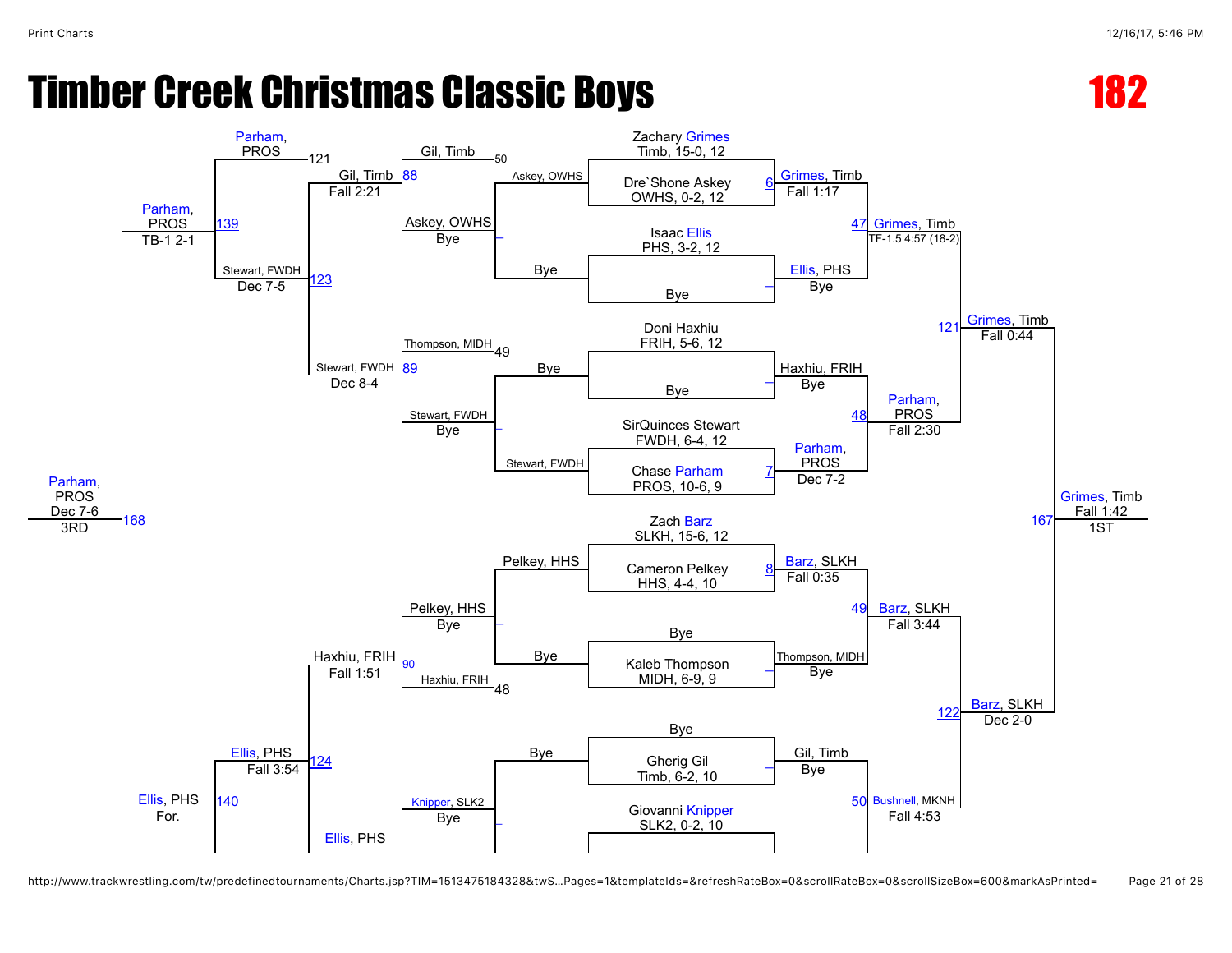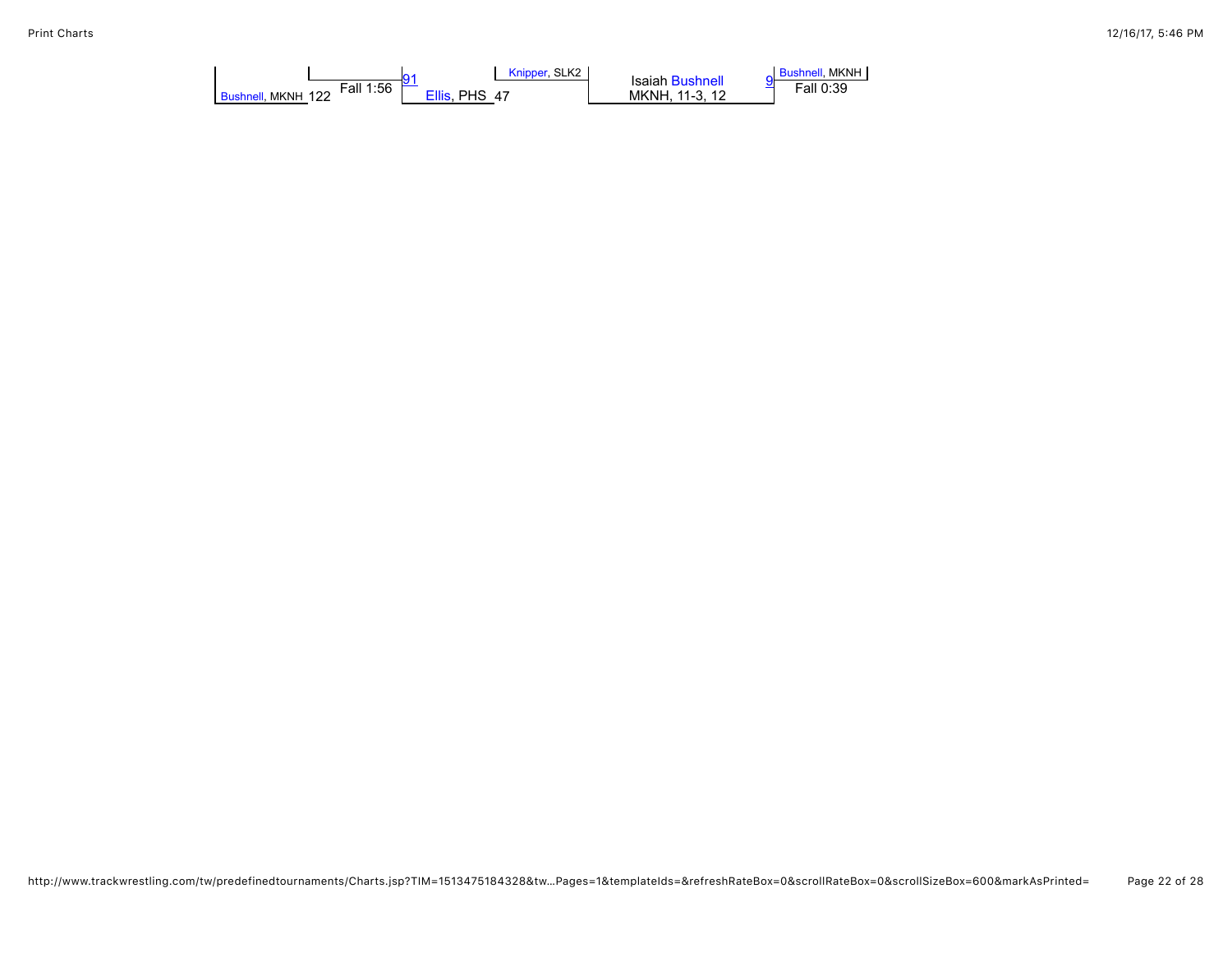

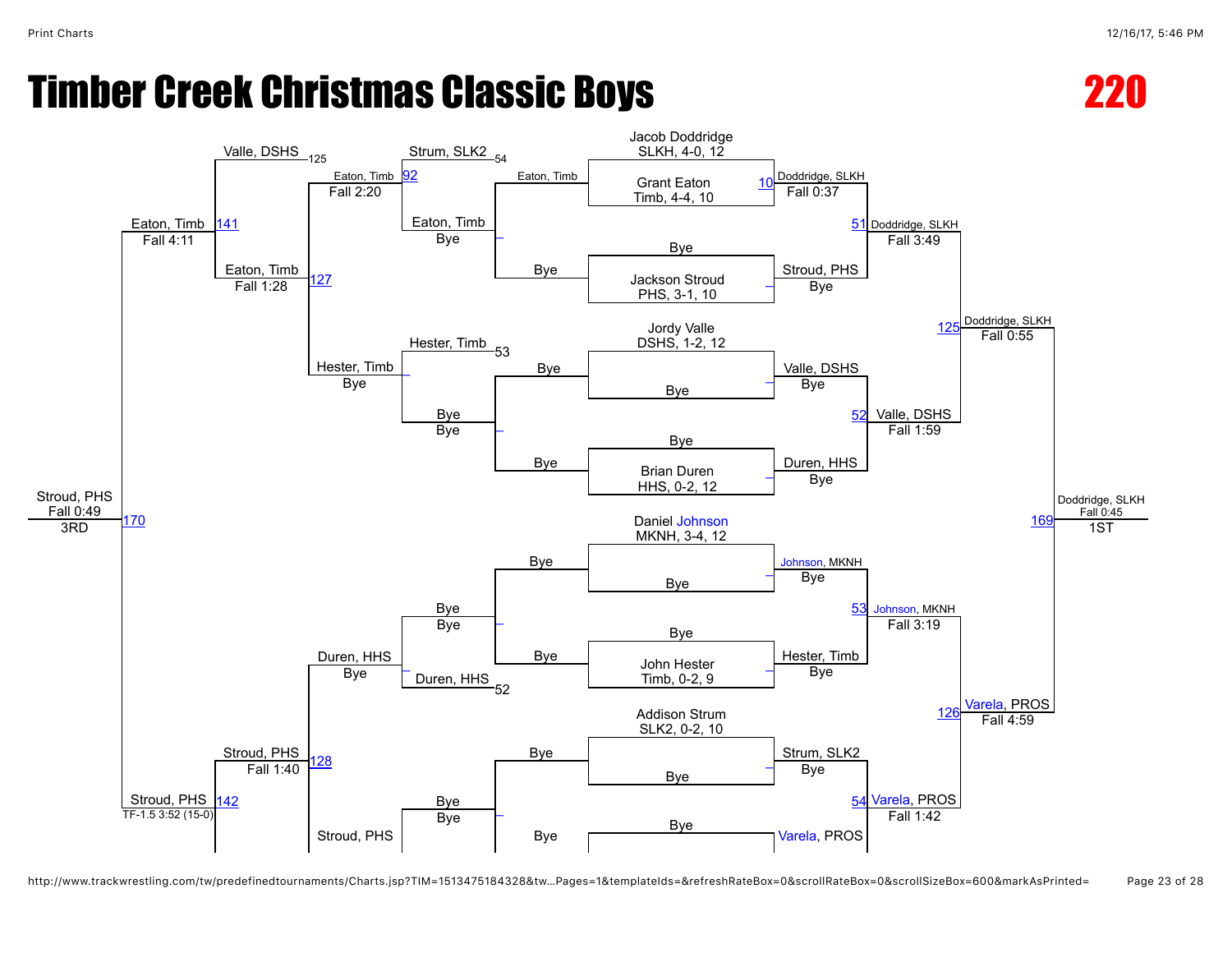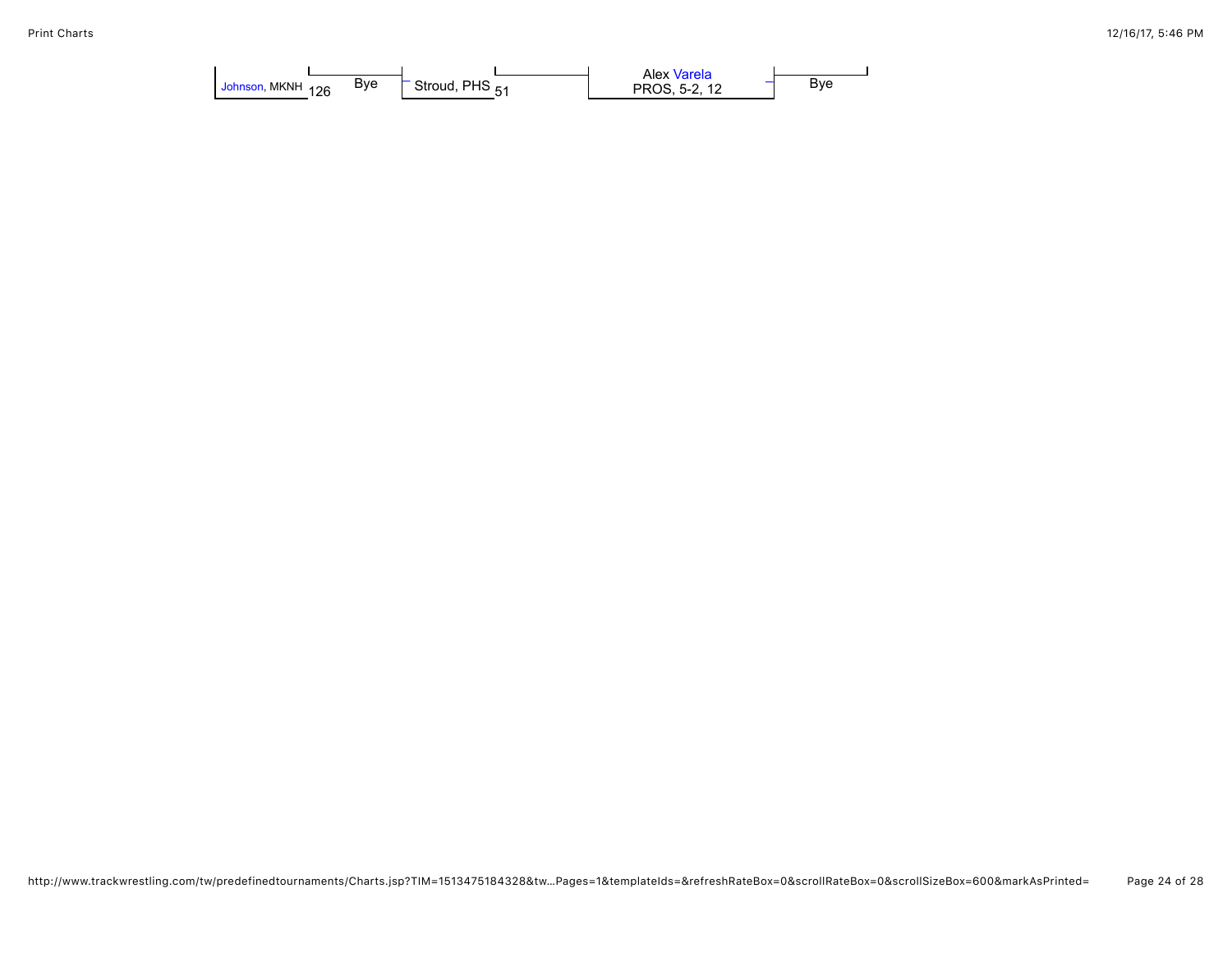



http://www.trackwrestling.com/tw/predefinedtournaments/Charts.jsp?TIM=1513475184328&tw…Pages=1&templateIds=&refreshRateBox=0&scrollRateBox=0&scrollSizeBox=600&markAsPrinted= Page 25 of 28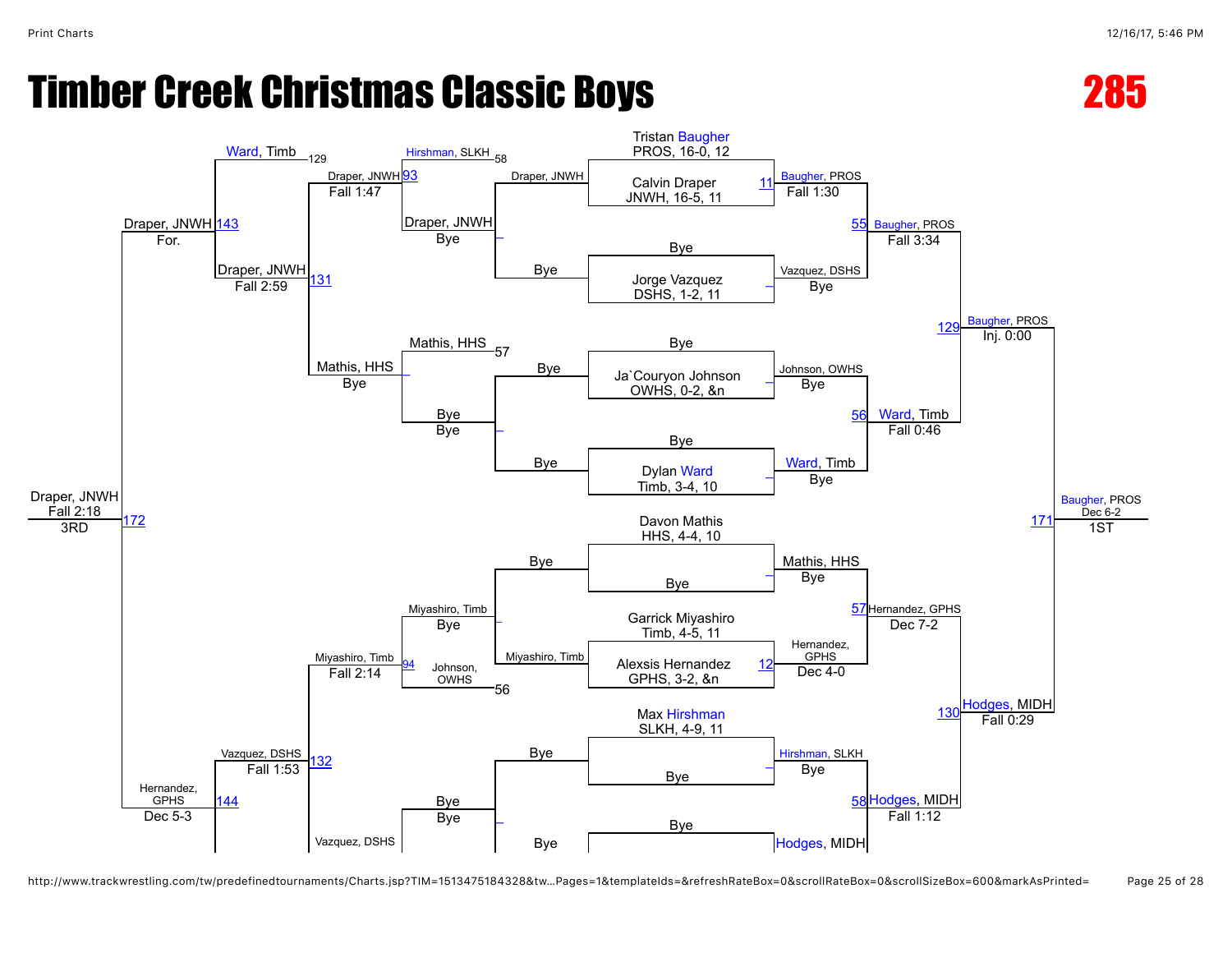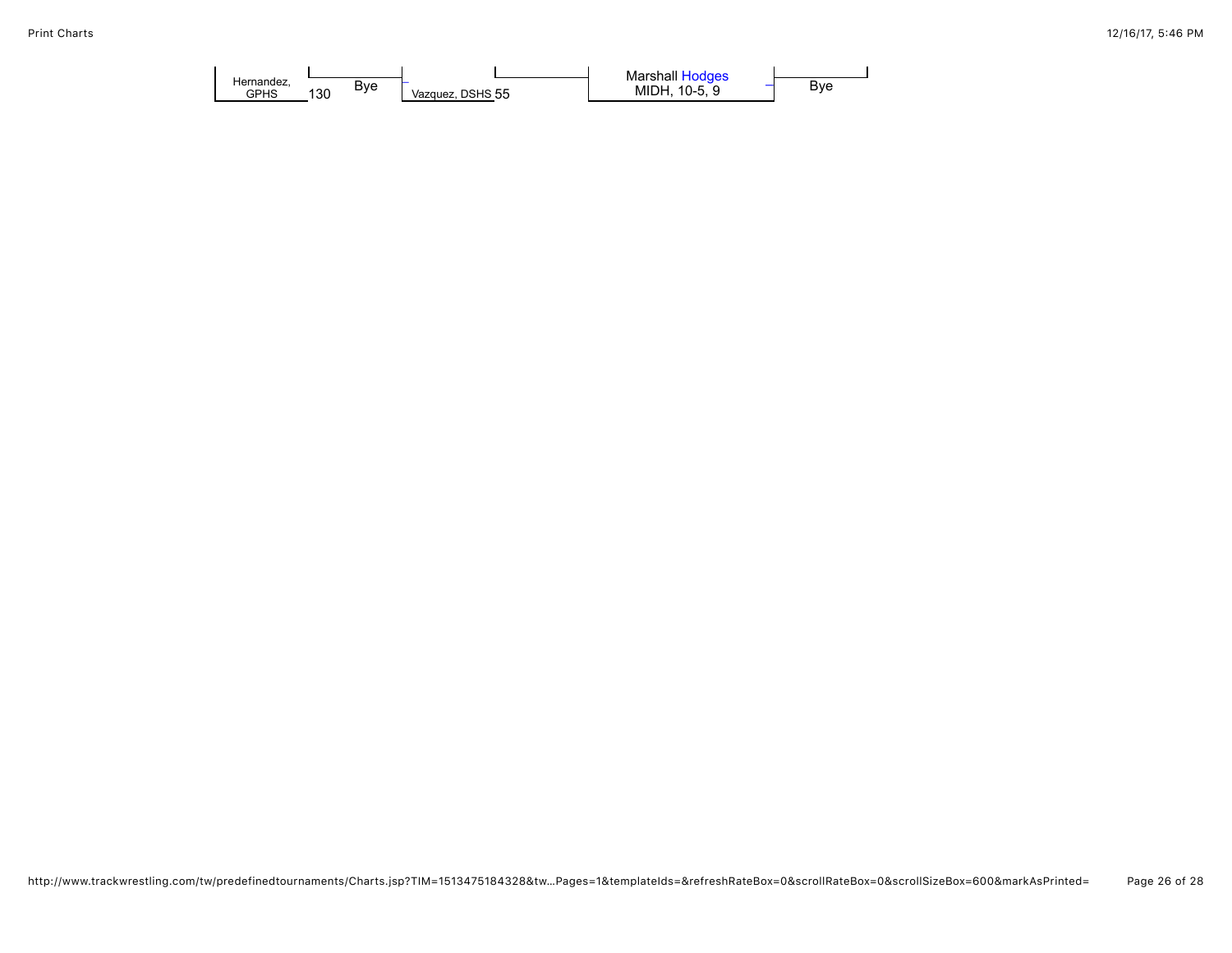



http://www.trackwrestling.com/tw/predefinedtournaments/Charts.jsp?TIM=1513475184328&tw…Pages=1&templateIds=&refreshRateBox=0&scrollRateBox=0&scrollSizeBox=600&markAsPrinted= Page 27 of 28